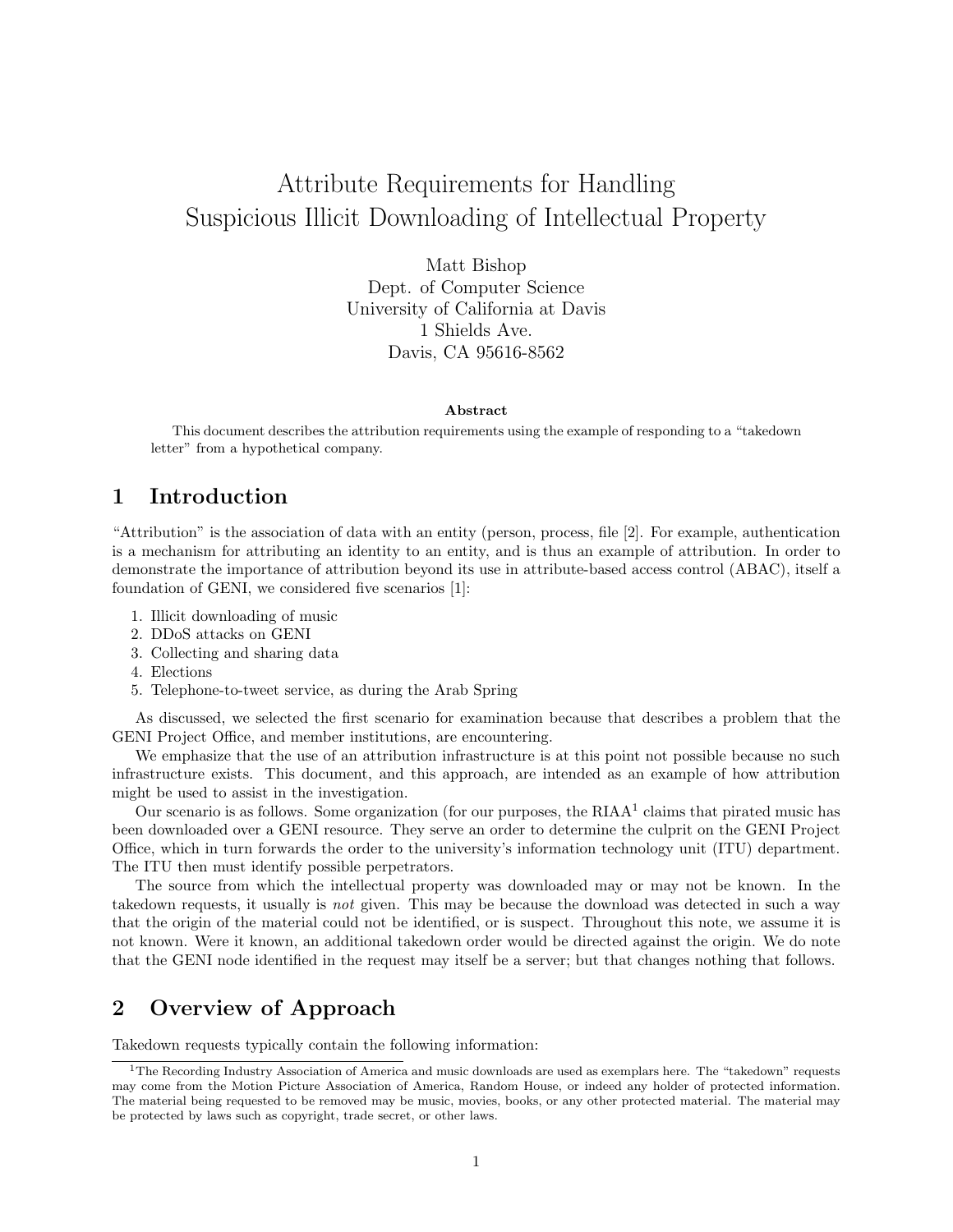- Name and contact information of complainant (for example, address, phone number, and email)
- Service provider (this may simply be a contact email such as "abuse@infringe.edu")
- Title of the song
- Timestamp of the infringement
- IP address of the host involved
- Type of infringement, for example BitTorrent
- Name of the file downloaded
- Size of the file downloaded
- Hash of the download (for example, of the Torrent)

As the download was performed on one or more GENI slices, the university must use the IP address to identify the slice(s) involved. From this, it then determines the creator of the slice(s), and from that it can determine the specific GENI project involved, which leads to the principal investigator. Note that this may (and probably will) require the university to work with the GMOC or some other GENI entity.

In more detail, the steps are as follows:

- 1. Determine the slice(s) involved in the request. Given the IP address, the slice(s) using that IP address at the time of download (infringement) must be identified. For expository purposes, we assume only one slice is using the IP address.
- 2. Determine the GENI project using the slice. This may (and probably will) require obtaining information from the aggregate operator for the campus; that entity in turn may need to work with the GENI Meta-Operations Center (GMOC) to obtain more detailed information about the entities involved in the project using the slice. Note that the experimenters may come from different universities, so the other academic institutions may need to be notified.
- 3. Determine the responsible party for the GENI project. This will require the assistance of the GMOC.
- 4. Notify the responsible party of the takedown request. At this point, internal procedures need to be followed, with the responsible party assisting to identify the downloader, or contradict the claim.

The attribution elements involved in this process can be derived from the above. The next section identifies those elements (and points out where the specific elements depend upon internal procedures). It also discusses the types of attribution required for each element.

# 3 Attribution Requirements

This section discusses the attribution elements required to provide the information leading to the identification of the possible downloaders, and the degree of assurance required for each element. We assume, for our purposes, that the attribution elements are accurately recorded by the recording mechanism, and that existing GENI infrastructure is augmented to collect this information. The problem of gathering this information and protecting it is akin to protecting the integrity of provenance data [3–5], and depends very much on the systems involved in GENI, and the GENI protection mechaisms. We leave this for future work. Given this, it is *critical* to note that these attributes should be seen as starting points for any investigation, and not proof per se.

An *attribute* consists of two components [2] that identify the *name* of the attribute and its *value*, and may be written as a pair (name, value). Each attribution also has a type; for our purposes, the relevant types are:

- Perfect attribution, in which all the actors and systems are known to everyone with the requisite level of assurance; and
- Perfect selective attribution, in which all the actors and systems are known to a select group with the requisite level of assurance.

In what follows, we assume perfect selective attribution, in which those involved with GENI are given accurate information with the desired (presumably very high) level of assurance. But those not involved with GENI have no right to the information because making the attributes generally visible may compromise the confidentiality of some of the experiments.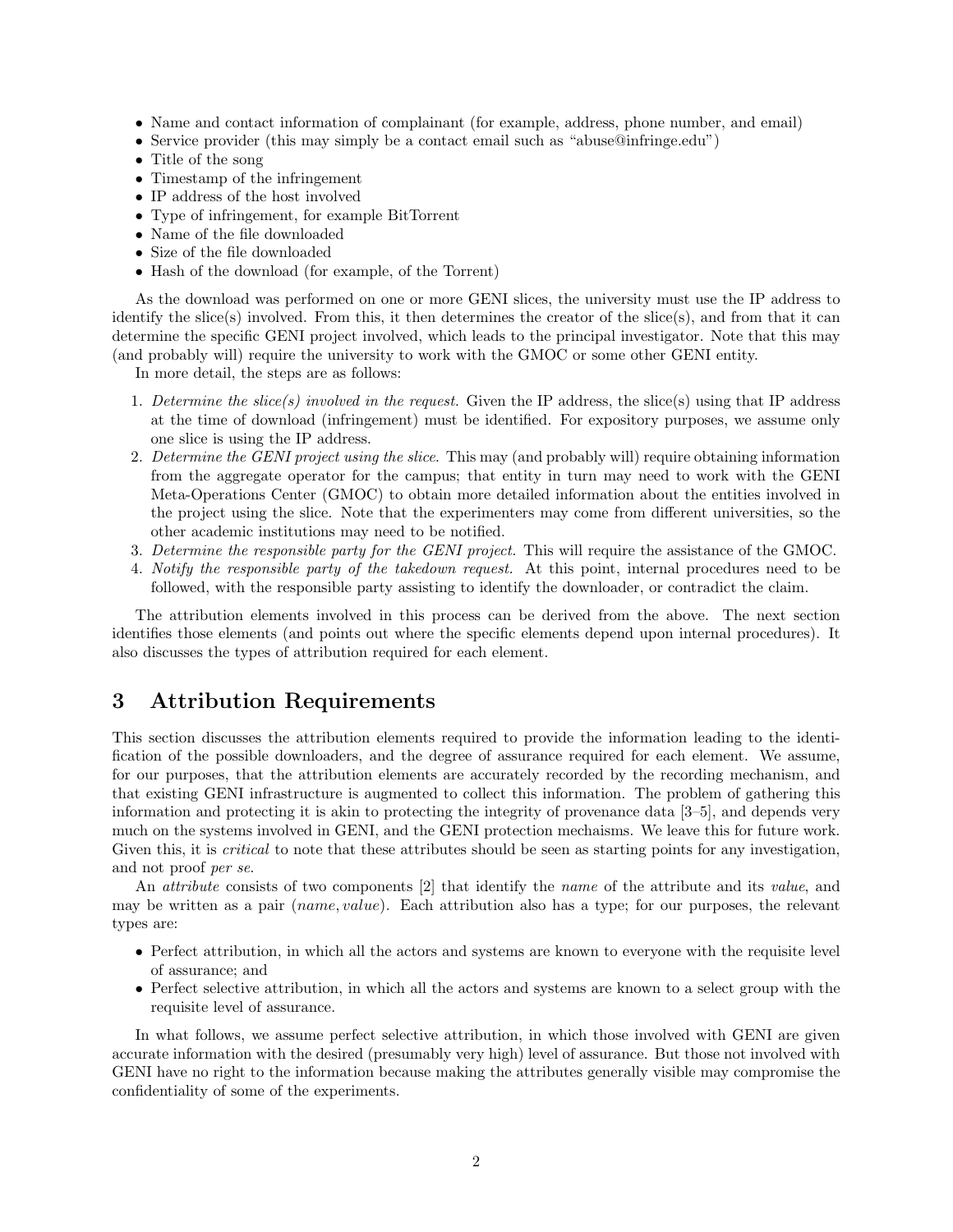We also write attributes informally. For example, associated with each IP address is an attribute; then the attribute for the host with IP address 10.0.0.1 is, precisely, ("IP address", 10.0.0.1). Suppose this host has a slice with slice identifier S17. The attribute associated with the slice is ("slice identifier", S17). Thus, the association of the attributes is:

$$
((\text{``IP address''}, 10.0.0.1), (\text{``slice identifier''}, S17))
$$

We simplify this notation by assuming the attribute names are given implicitly, and so would write this association as

(10.0.0.1, S17)

But the reader should be aware of the need to have an underlying database that makes the above associations among attributes.

We consider each of the above steps separately.

#### 3.1 Determine the slice(s) involved in the request

Here, we must go from the given network transfer data to the specific slice or slices with properties that could have performed the transfer being complained of. The network properties we have are the timestamp of the infringement, the IP address of the destination, the protocol involved in the infringement (which the letter terms "type of infringement"; see above), and the size of the file downloaded. The name of the file downloaded, and its hash, are properties of the *file*, not of the connection, and it may not be clear what parts of the transfer belong to a file. So we consider them separately; for now, we ignore them.

Given the IP address, we can determine which slices either transit or terminate at the suspect IP address. It is important to note that one could perform the transfer from an intermediate point, because a "slice" may involve general-purpose computers as infrastructure. The idea is that such a computer could copy the contents of the transfer for later "analysis" (playback).It may therefore enable users or administrators on that system with access to that slice to initiate the transfer.

In order to determine the slice involved, one must have the slice IDs that transit or terminate at that IP address. Thus, for each slice, we need the following:

 $(\text{IP address}, \{\text{sliceID}_1, \ldots, \text{sliceID}_n\})$ 

Note that how this is actually stored, and where, is not relevant to our discussion. Indeed, it may be stored somewhere (at the GMOC, for example) as

$$
(\text{sliceID}, \{ \text{IP}_1, \ldots, \text{IP}_{m_{\text{sliceID}}} \})
$$

What is critical is that one be able to obtain this information.

This may lead to one slice ID, in which case we would go to the next step. But if the IP address has multiple slices, we next try to narrow down the slices that could be involved using the traffic parameters of time, type, and size.

The timestamp is the time of the suspect download. Thus, the data was transferred beginning at that time. So, examine the amount of traffic over each slice that transited or terminated at the identified IP address. This means that each packet coming in and out of the suspect address must be tied in some way to the slice that produces it. Note that some packets may not be tied to any slice; we can ignore these, as the download is using GENI resources. Were the download not associated with a slice, it would not be associated with GENI.

Thus, each packet needs the following attributes:

(packetID,(i/o,time, protocol, payload size))

Here, "i/o" is a flag indicating whether the packet is entering the host ("incoming") or leaving ("outgoing"), "time" is the time the packet enters or leaves, "protocol" is the type of protocol (BitTorrent, HTTP, etc.), and "payload size" is the size of the *data* portion of the packet. Note we use a sequence rather than a set, so that we can implicitly include the names of the attributes (by the ordering of the attributes value).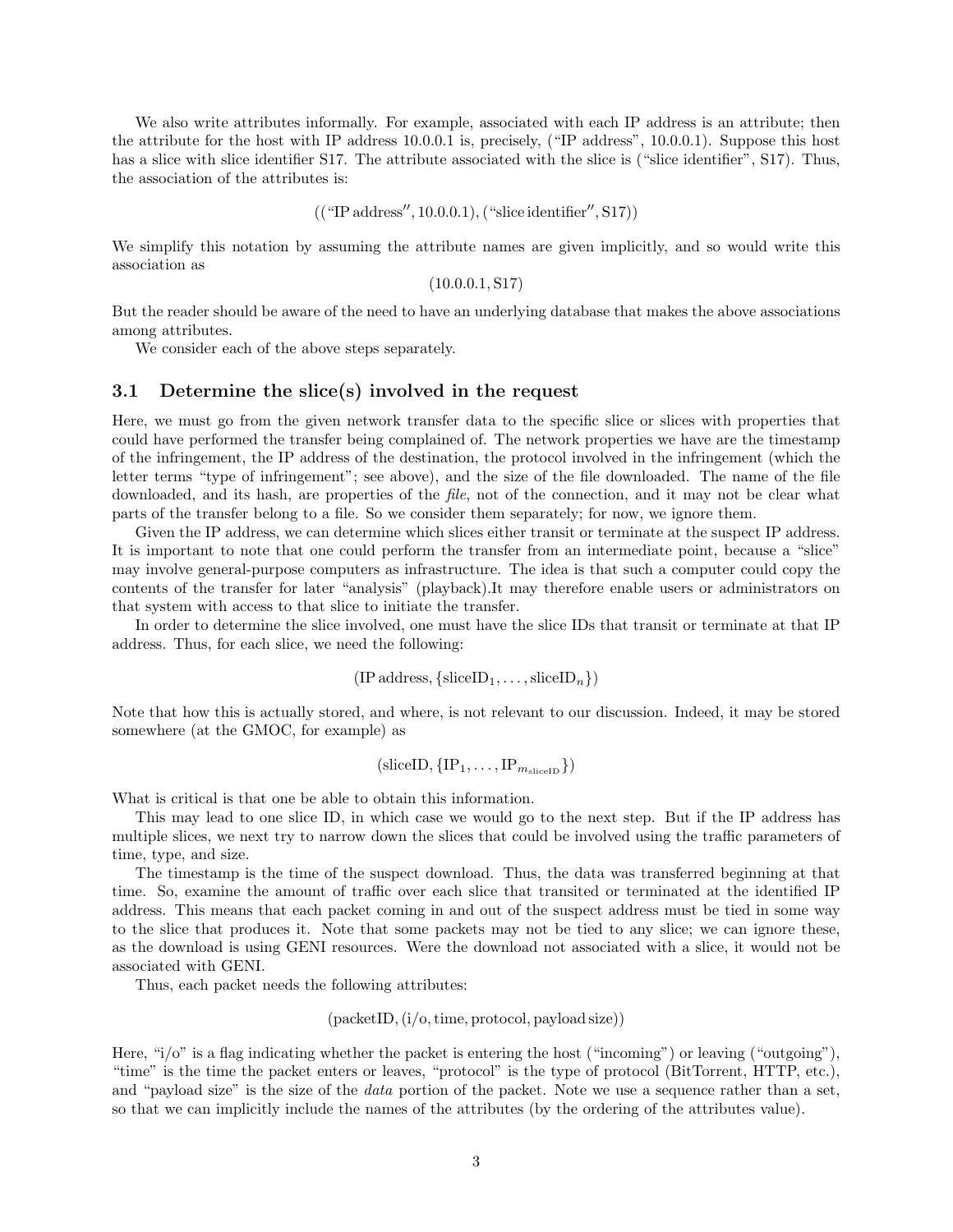When a slice is identified as potentially suspicious, the packet attributes associated with that slice and the protocol identified in the takedown request are gathered for all hosts associated with the slice, beginning with the time associated with the takedown request. A simple sum will probably eliminate many slices as not carrying enough data to have downloaded the content being complained about.

We now have a set of slices  ${s_i: \text{sliceID}_1, \ldots, \text{sliceID}_k}$  that could be involved in the download.

#### 3.2 Determine the GENI project using the slice

The next step is to find the principal investigators of the project. As each GENI slice is associated with a project, the slice must have an attribute of the associated project, as well as an attribute of the project's associated principal investigators. Thus, for each slice, we need the following:

(sliceID, projectID)

From that, we can go into the set of project attributes:

#### (projectID,P.I. information)

The "P.I. information" may involve additional attributes, depending on how that information is stored.

Next, we examine who was running an experiment on the slices at the time. In what follows, we consider only a single slice. The steps will be followed for each slice.

#### 3.3 Determine the responsible party for the GENI project

The next question is to identify who in the project group was using the slice before or at the time of the suspect download. We need not worry about after the download, because we are interested only in who might have triggered it.

It is most likely that the download was triggered around the time of the timestamp on the takedown letter. However, it is also possible that someone set up a time-delayed process to use the slice to download the property.

Thus, we need to know who has accessed the slice and the timestamps of the process. So, associate with each user's access to a slice the following attributes: the identity of the user, the process(es) started, and the time each process started and ended:

 $((userID, sliceID),((processID, start time, end time) ...))$ 

Then the principal investigator can determine who was doing what at, or before, the time the download started.

#### 3.4 Notify the responsible party of the takedown request

At this point, the principal investigator of the project running the slice has been identified, and all processes running on the slice at the time of the download (and before) have also been identified. Associated with these process identities are the user identities under which they ran. At this point, the principal investigator can simply begin contacting people to notify them of the request, or employ system-level forensics (for example, determining the owner of the file in question and seeing if that owner is one of the users in the "users" attribute of the slice.

#### 3.5 Summary

From the above, the following attributes are required:

- 1. (IP address,  ${sliceID_1, \ldots, sliceID_n}$ )
- 2. (sliceID,  $\{IP_1, \ldots, IP_{m_{\text{sliceID}}}\}\$ )
- 3. (packetID,(i/o,time, protocol, payload size))
- 4. (sliceID, projectID)
- 5. (projectID,P.I. information)
- 6.  $((\text{userID}, \text{sliceID}), ((\text{processID}, \text{start time}, \text{end time})...)$